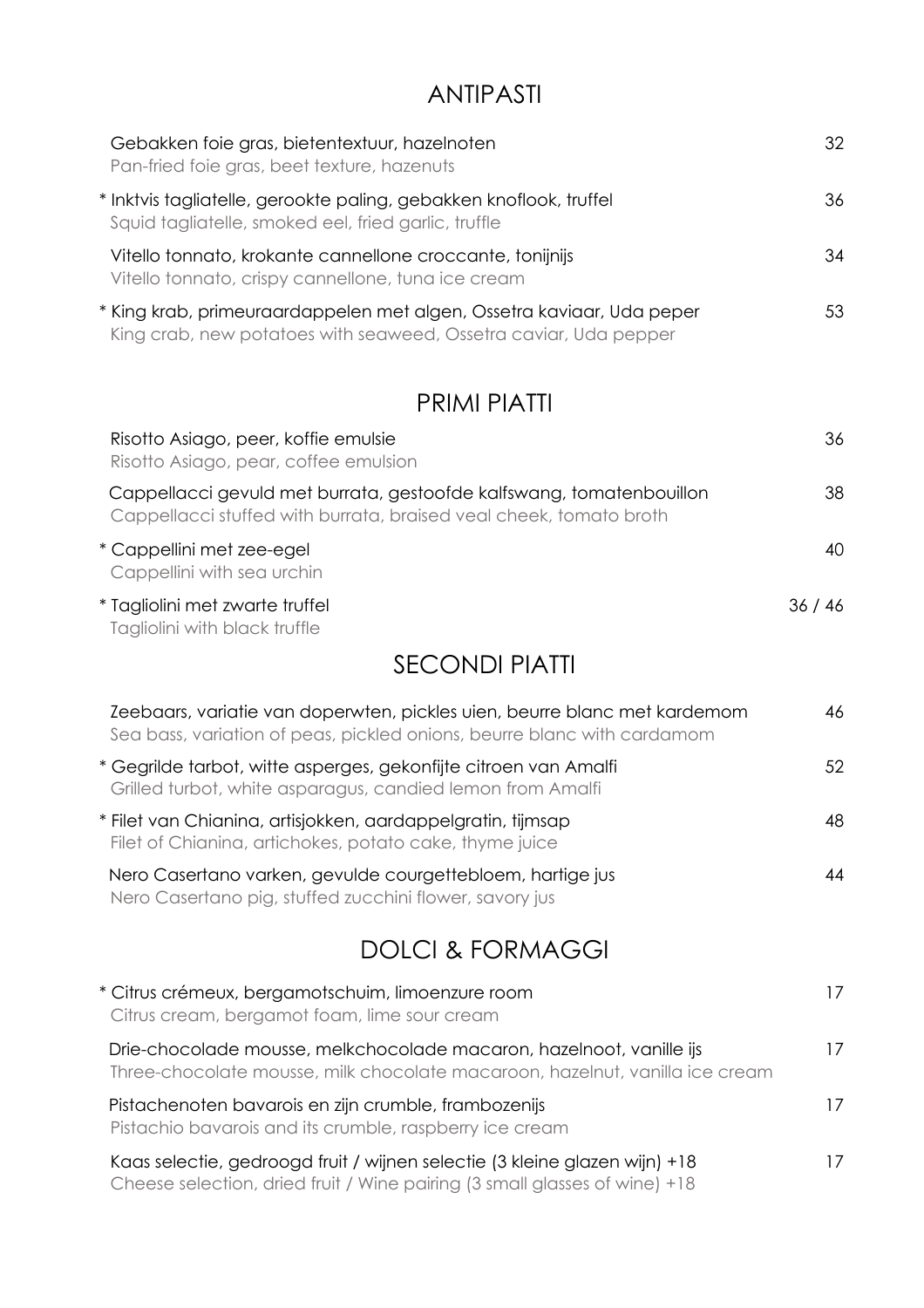# MENU DEGUSTAZIONE

### 130€ - WINF PAIRING 60€

Vitello tonnato, krokante cannellone croccante, tonijnijs Vitello tonnato, crispy cannellone, tuna ice cream

Cappellacci gevuld met burrata, gestoofde kalfswang, tomatenbouillon Cappellacci stuffed with burrata, braised veal cheek, tomato broth

> Tagliolini met zwarte truffel Tagliolini with black truffle

Nero Casertano varken, gevulde courgettebloem, hartige jus Nero Casertano pig, stuffed zucchini flower, savory jus

Bavarois pistachenoten en zijn crumble, frambozenijs Bavarois pistachios and its crumble, raspberry ice cream

## MENU SENSORIALE

### 165€ - WINE PAIRING 70€

King krab, primeuraardappelen met algen, Ossetra kaviaar, Uda peper King crab, new potatoes with seaweed, Ossetra caviar, Uda pepper

Inktvis tagliatelle, gerookte paling, gebakken knoflook, truffel Squid tagliatelle, smoked eel, fried garlic, truffle

> Tagliolini met zwarte truffel Tagliolini with black truffle

Zeebaars, variatie van doperwten, pickles uien, beurre blanc met kardemom Sea bass, variation of peas, pickled onions, beurre blanc with cardamom

> Filet van Chianina, artisjokken, aardappelgratin, tijmsap Filet of Chianina, artichokes, potato cake, thyme juice

Bavarois pistachenoten en zijn crumble, frambozenijs Bavarois pistachios and its crumble, raspberry ice cream

#### **3-COURSE LUNCH MENU 60€ - WINE PAIRING 35€**

#### **All our menus are served for the entire table**

Our selection of transalpine cheeses, dried fruit In place of dessert: supplement 5 In addition to dessert: supplement 15

*Our dishes can contain the following allergens: Gluten, lactose, nuts and soy. In case of allergy, please notify us.*